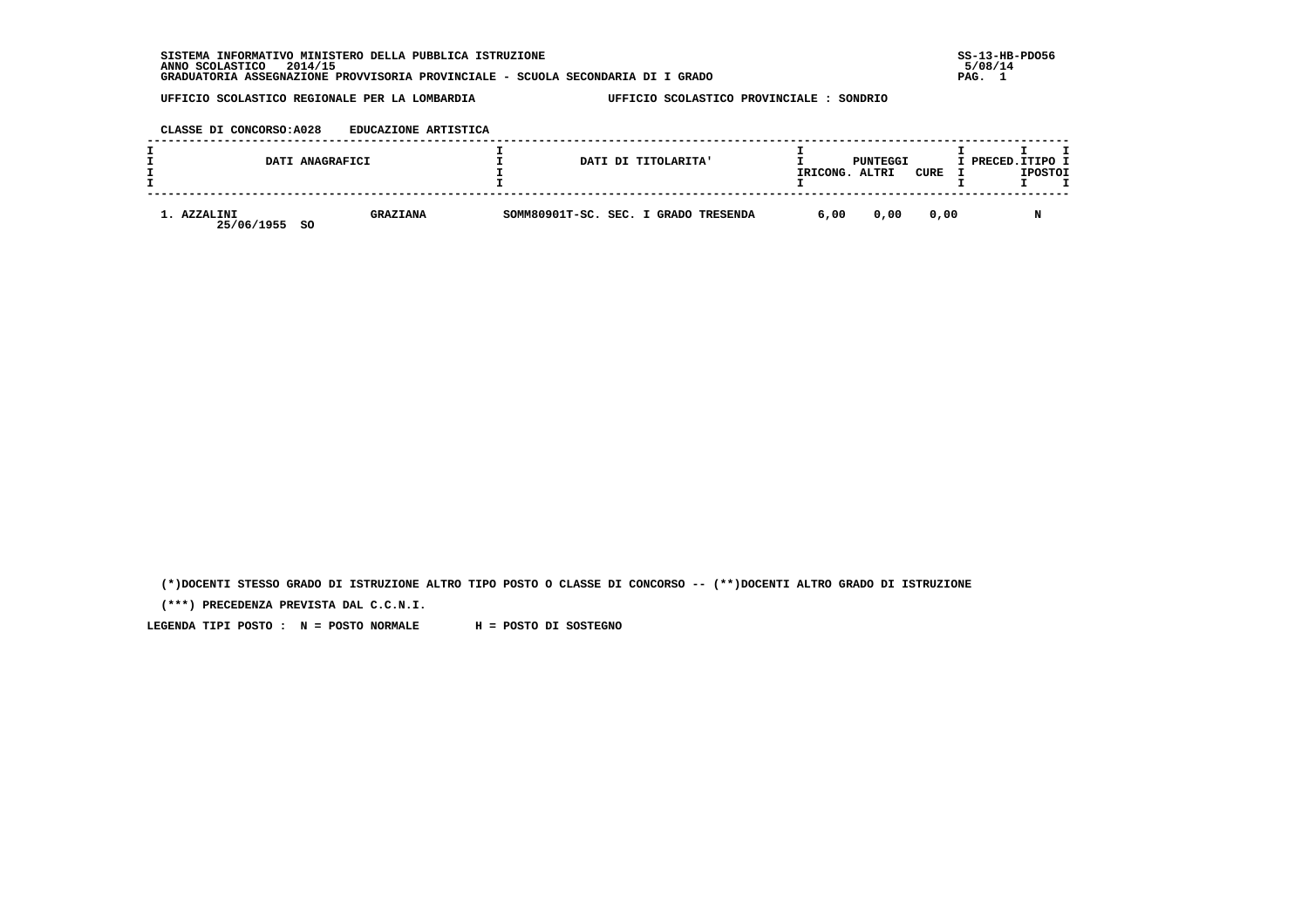### **CLASSE DI CONCORSO:A030 ED.FISICA NELLA SCUOLA MEDIA**

|                            | DATI ANAGRAFICI        | DATI DI TITOLARITA'                    | IRICONG. | PUNTEGGI<br>ALTRI | CURE | I PRECED.ITIPO I | <b>IPOSTOI</b> |  |
|----------------------------|------------------------|----------------------------------------|----------|-------------------|------|------------------|----------------|--|
| 1. ANTONIOLI<br>19/11/1966 | <b>FEDERICO</b><br>-SO | SOMM808012-G.VISCONTI VENOSTA - GROSIO | 12,00    | 6,00              | 0.00 |                  |                |  |

 **(\*)DOCENTI STESSO GRADO DI ISTRUZIONE ALTRO TIPO POSTO O CLASSE DI CONCORSO -- (\*\*)DOCENTI ALTRO GRADO DI ISTRUZIONE**

 **(\*\*\*) PRECEDENZA PREVISTA DAL C.C.N.I.**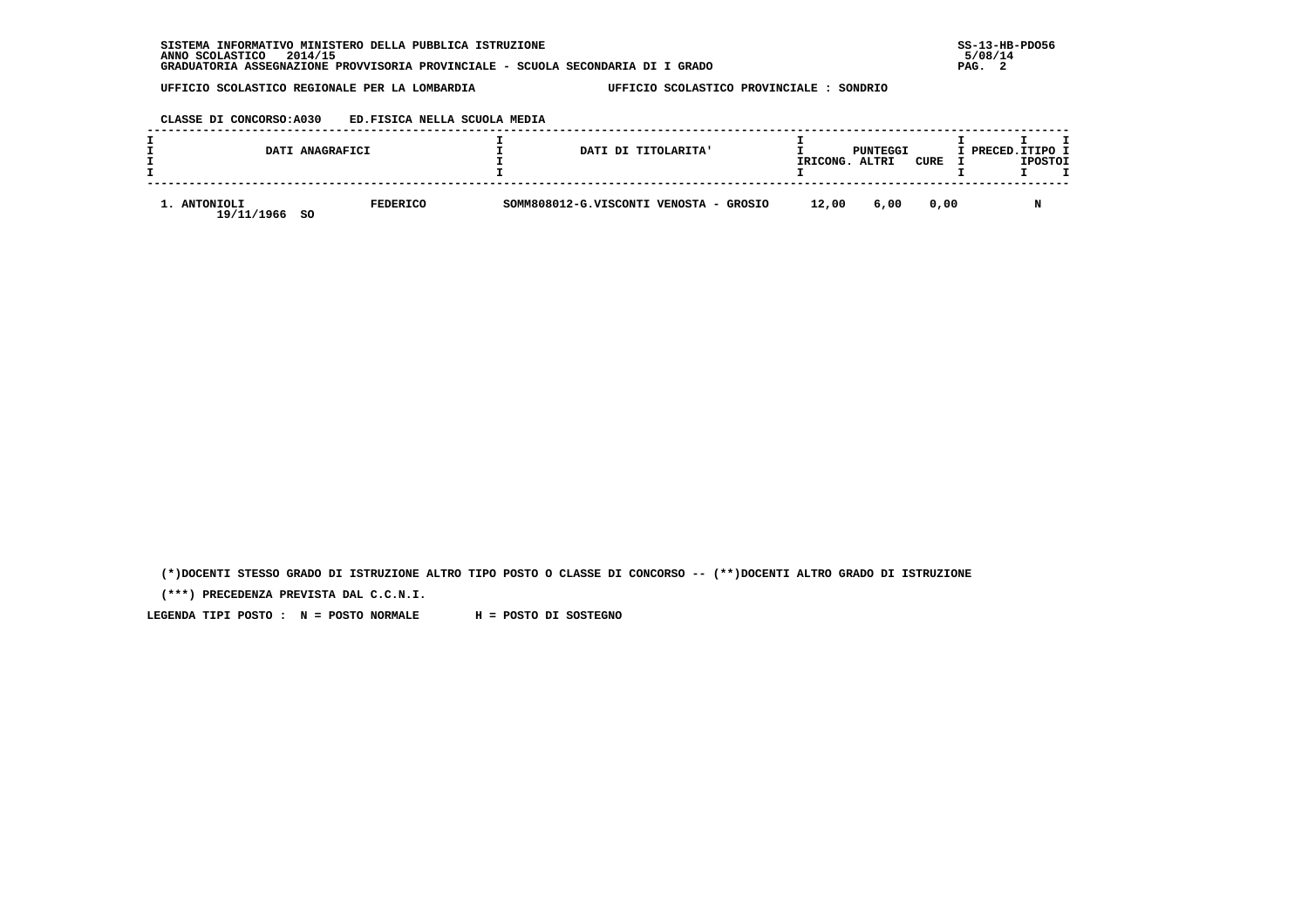# **CLASSE DI CONCORSO:A033 ED. TECNICA NELLA SCUOLA MEDIA**

|                          | DATI ANAGRAFICI       | DATI DI TITOLARITA'                       | IRICONG. | PUNTEGGI<br>ALTRI | CURE | I PRECED.ITIPO I | <b>IPOSTOI</b> |  |
|--------------------------|-----------------------|-------------------------------------------|----------|-------------------|------|------------------|----------------|--|
| 1. CHIAPPA<br>18/08/1974 | <b>ROBERTA</b><br>-SO | SOMM802013-PIETRO SIGISMUND -CHIESA VAL.C | 13,00    | 7,00              | 0.00 |                  |                |  |

 **(\*)DOCENTI STESSO GRADO DI ISTRUZIONE ALTRO TIPO POSTO O CLASSE DI CONCORSO -- (\*\*)DOCENTI ALTRO GRADO DI ISTRUZIONE**

 **(\*\*\*) PRECEDENZA PREVISTA DAL C.C.N.I.**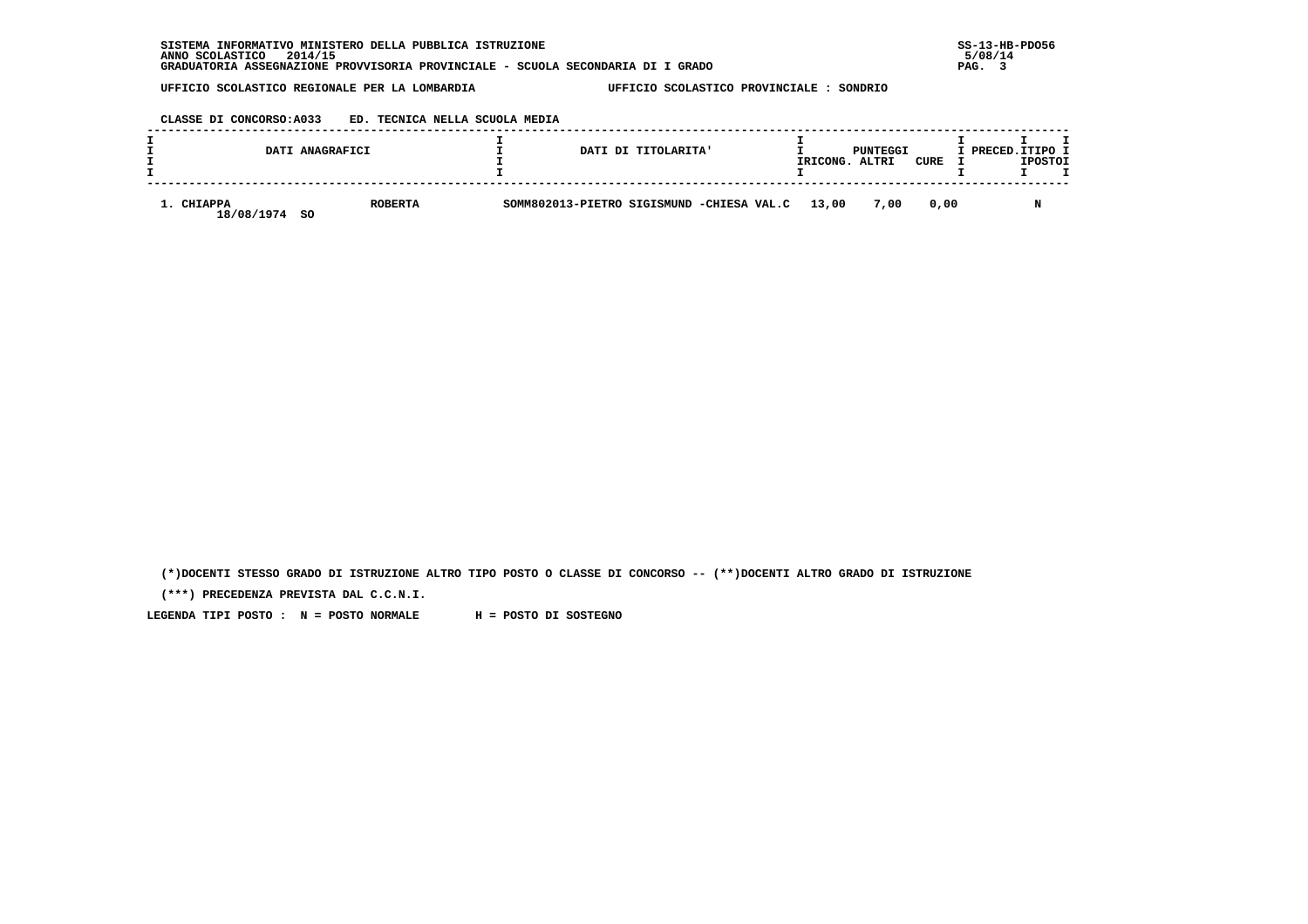**CLASSE DI CONCORSO:A043 ITAL.,STORIA,ED.CIVICA,GEOG.SC.MED.**

| <b>L</b><br>I | DATI ANAGRAFICI                                     |      | ᅩ              | DATI DI TITOLARITA'                       | IRICONG. | PUNTEGGI<br>ALTRI | CURE |     | I PRECED.ITIPO I<br><b>IPOSTOI</b> |  |
|---------------|-----------------------------------------------------|------|----------------|-------------------------------------------|----------|-------------------|------|-----|------------------------------------|--|
|               | 1. MOTTA<br>24/06/1969                              | so   | <b>PAOLA</b>   | SOCT700007-CENTRO TERR.LE EDUC. PERMANENT | 6,00     | 0,00              | 0,00 |     | N                                  |  |
|               | 2. BORDONI<br>10/01/1974                            | - SO | MARCO          | SOMM80902V-SC. SEC. I GRADO APRICA        | 6,00     | 0,00              | 0,00 |     | N                                  |  |
|               | 3. VACCARIELLO<br>05/11/1978                        | BA   | <b>GRAZIA</b>  | SOMM80602B-G. BATTISTA MAZZINA - GORDONA  | 6,00     | 0,00              | 0,00 |     | N                                  |  |
|               | 4. RENDA<br>01/08/1981 PA                           |      | MARIA          | SOMM822029-VALFURVA                       | 6,00     | 0,00              | 0,00 |     | N                                  |  |
|               | <b>CAGNOLETTA</b><br>5. DELLA<br>(**)<br>14/01/1979 | so   | <b>MICHELA</b> | $SOPS00201L-G. W.$<br>LEIBNIZ             | 13,00    | 7,00              | 0,00 | *** | N                                  |  |

 **(\*)DOCENTI STESSO GRADO DI ISTRUZIONE ALTRO TIPO POSTO O CLASSE DI CONCORSO -- (\*\*)DOCENTI ALTRO GRADO DI ISTRUZIONE**

 **(\*\*\*) PRECEDENZA PREVISTA DAL C.C.N.I.**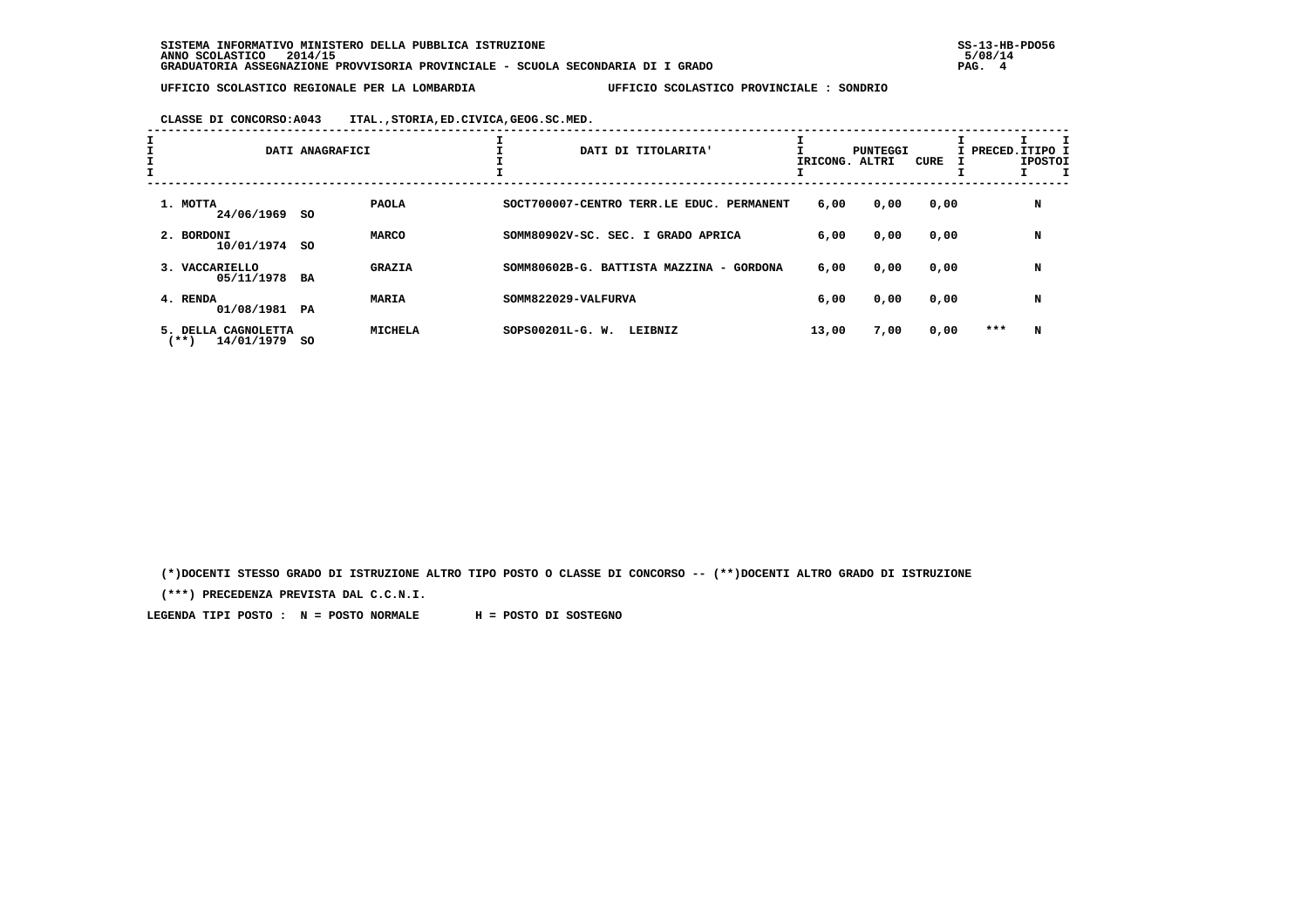| INFORMATIVO MINISTERO DELLA PUBBLICA ISTRUZIONE<br><b>SISTEMA</b>               | $SS-13-HE$ |
|---------------------------------------------------------------------------------|------------|
| 2014/15<br>ANNO SCOLASTICO                                                      | 5/08/14    |
| GRADUATORIA ASSEGNAZIONE PROVVISORIA PROVINCIALE - SCUOLA SECONDARIA DI I GRADO | PAG.       |

 **CLASSE DI CONCORSO:A059 SCIENZE MAT.,CHIM.,FIS.,NAT.I GR.**

|          |            | DATI ANAGRAFICI    | DATI DI TITOLARITA' | IRICONG. | PUNTEGGI<br>ALTRI | <b>CURE</b> | I PRECED. ITIPO I | <b>IPOSTOI</b> |
|----------|------------|--------------------|---------------------|----------|-------------------|-------------|-------------------|----------------|
| BERBENNI | 08/07/1958 | <b>MARIA</b><br>SO | SOMM80301V-LIVIGNO  | 0,00     | 3,00              | 0,00        |                   |                |

 **(\*)DOCENTI STESSO GRADO DI ISTRUZIONE ALTRO TIPO POSTO O CLASSE DI CONCORSO -- (\*\*)DOCENTI ALTRO GRADO DI ISTRUZIONE**

 **(\*\*\*) PRECEDENZA PREVISTA DAL C.C.N.I.**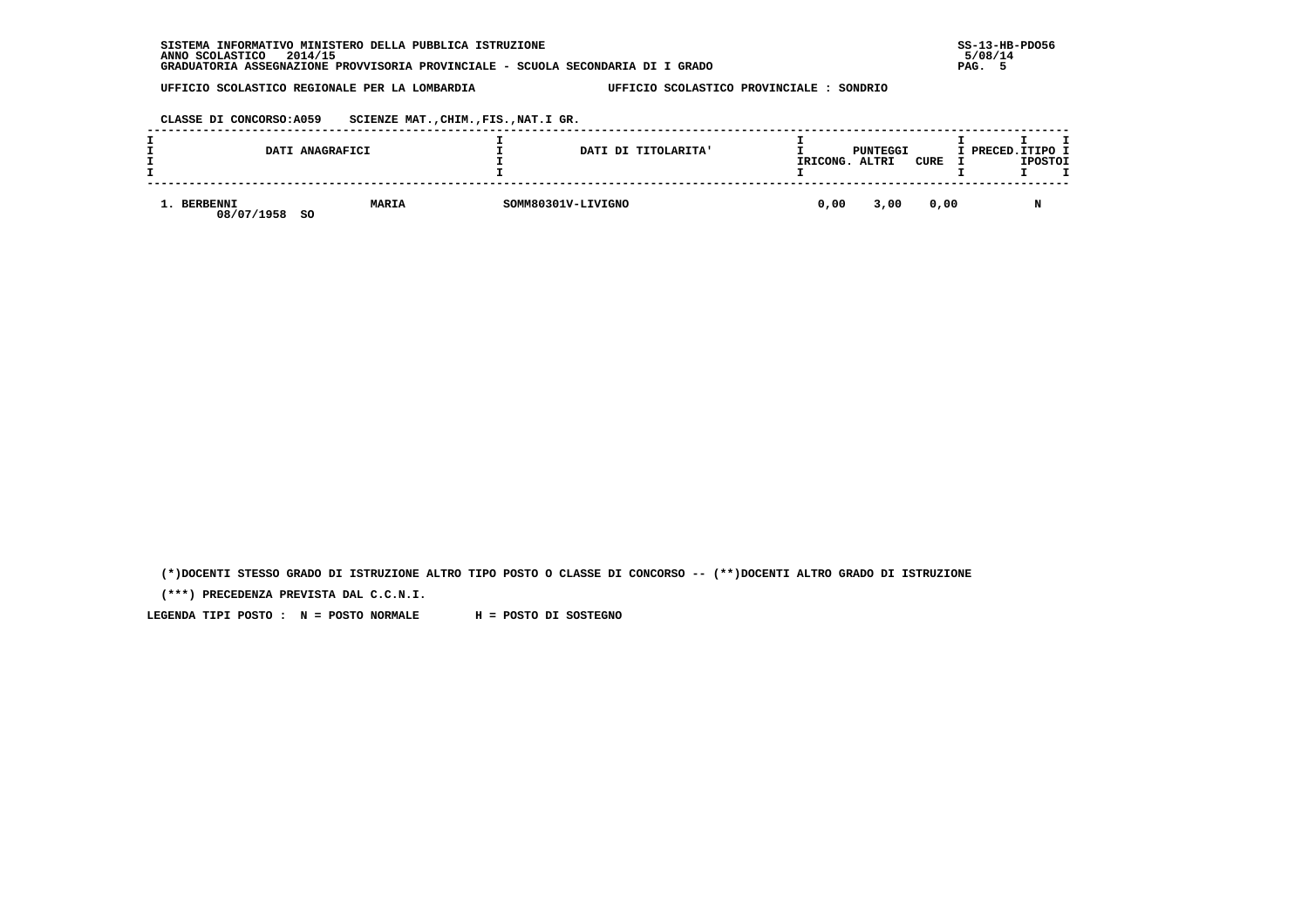| INFORMATIVO MINISTERO DELLA PUBBLICA ISTRUZIONE<br><b>SISTEMA</b>               | $SS-13-HE$ |
|---------------------------------------------------------------------------------|------------|
| 2014/15<br>ANNO SCOLASTICO                                                      | 5/08/14    |
| GRADUATORIA ASSEGNAZIONE PROVVISORIA PROVINCIALE - SCUOLA SECONDARIA DI I GRADO | PAG.       |

 **CLASSE DI CONCORSO:A345 LINGUA STRANIERA (INGLESE)**

|                                                | DATI ANAGRAFICI |                    | DATI DI TITOLARITA' | IRICONG. | PUNTEGGI<br>ALTRI | CURE | <b>T PRECED.ITIPO I</b> | <b>IPOSTOI</b> |  |
|------------------------------------------------|-----------------|--------------------|---------------------|----------|-------------------|------|-------------------------|----------------|--|
| 1. POZZI<br>LUCIANA<br>17/07/1967<br><b>SO</b> |                 | SOMM80301V-LIVIGNO | 9,00                | 3,00     | 0,00              |      |                         |                |  |

 **(\*)DOCENTI STESSO GRADO DI ISTRUZIONE ALTRO TIPO POSTO O CLASSE DI CONCORSO -- (\*\*)DOCENTI ALTRO GRADO DI ISTRUZIONE**

 **(\*\*\*) PRECEDENZA PREVISTA DAL C.C.N.I.**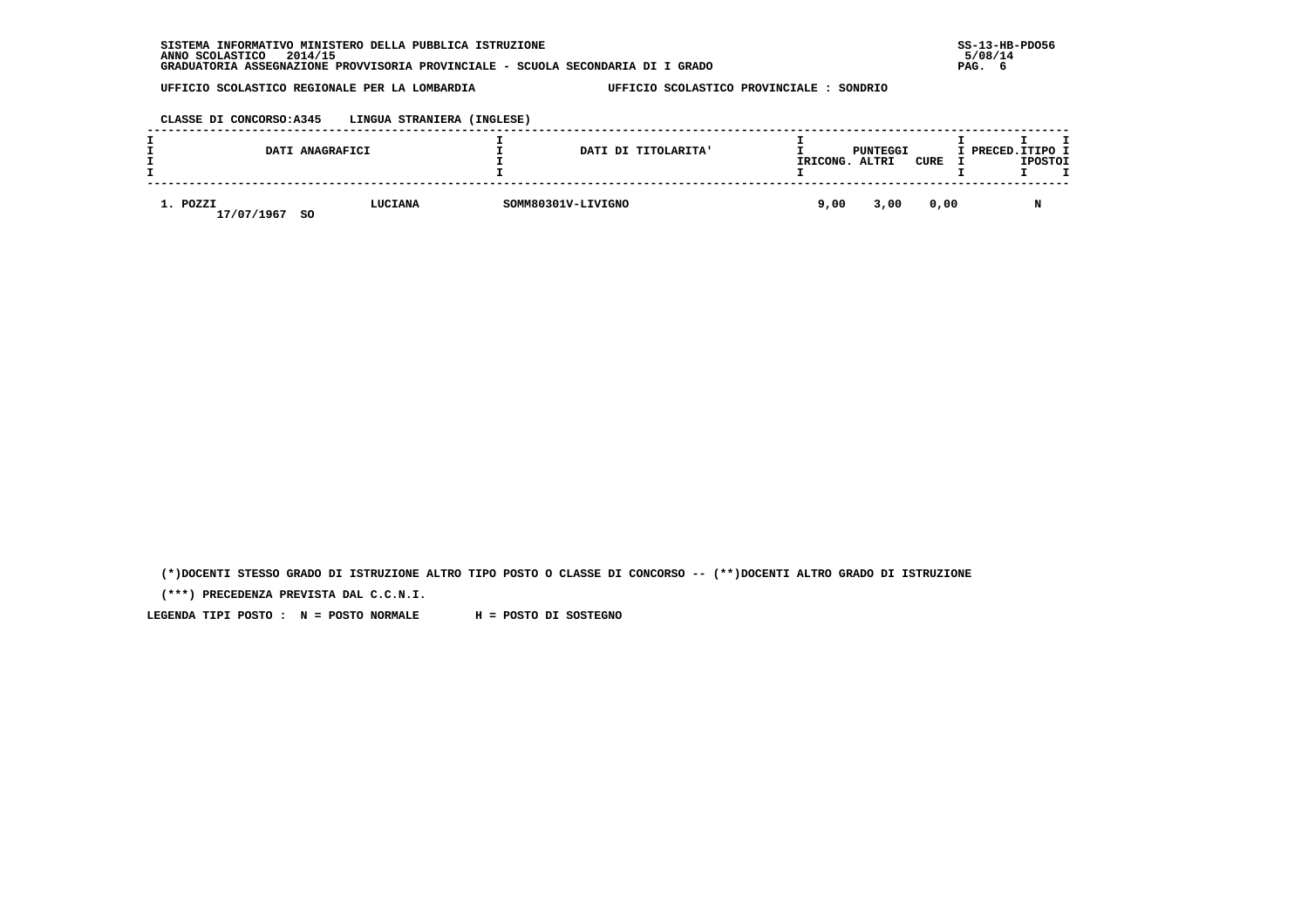**CLASSE DI CONCORSO:A545 LINGUA STRANIERA (TEDESCO)**

|                             | DATI ANAGRAFICI |                   |                    | DATI DI TITOLARITA'    | IRICONG. ALTRI | PUNTEGGI | CURE | I PRECED. ITIPO I | <b>IPOSTOI</b> | T |
|-----------------------------|-----------------|-------------------|--------------------|------------------------|----------------|----------|------|-------------------|----------------|---|
| 1. PEDRANA<br>15/09/1967 SO |                 | GIOVANNA RACHELE  | SOMM80301V-LIVIGNO |                        | 6,00           | 0,00     | 0,00 |                   | N              |   |
| 2. FRANZINI<br>02/09/1968   | -SO             | <b>GIUSEPPINA</b> |                    | SOMM82203A-VALDIDENTRO | 6,00           | 0,00     | 0,00 |                   | N              |   |

 **(\*)DOCENTI STESSO GRADO DI ISTRUZIONE ALTRO TIPO POSTO O CLASSE DI CONCORSO -- (\*\*)DOCENTI ALTRO GRADO DI ISTRUZIONE**

 **(\*\*\*) PRECEDENZA PREVISTA DAL C.C.N.I.**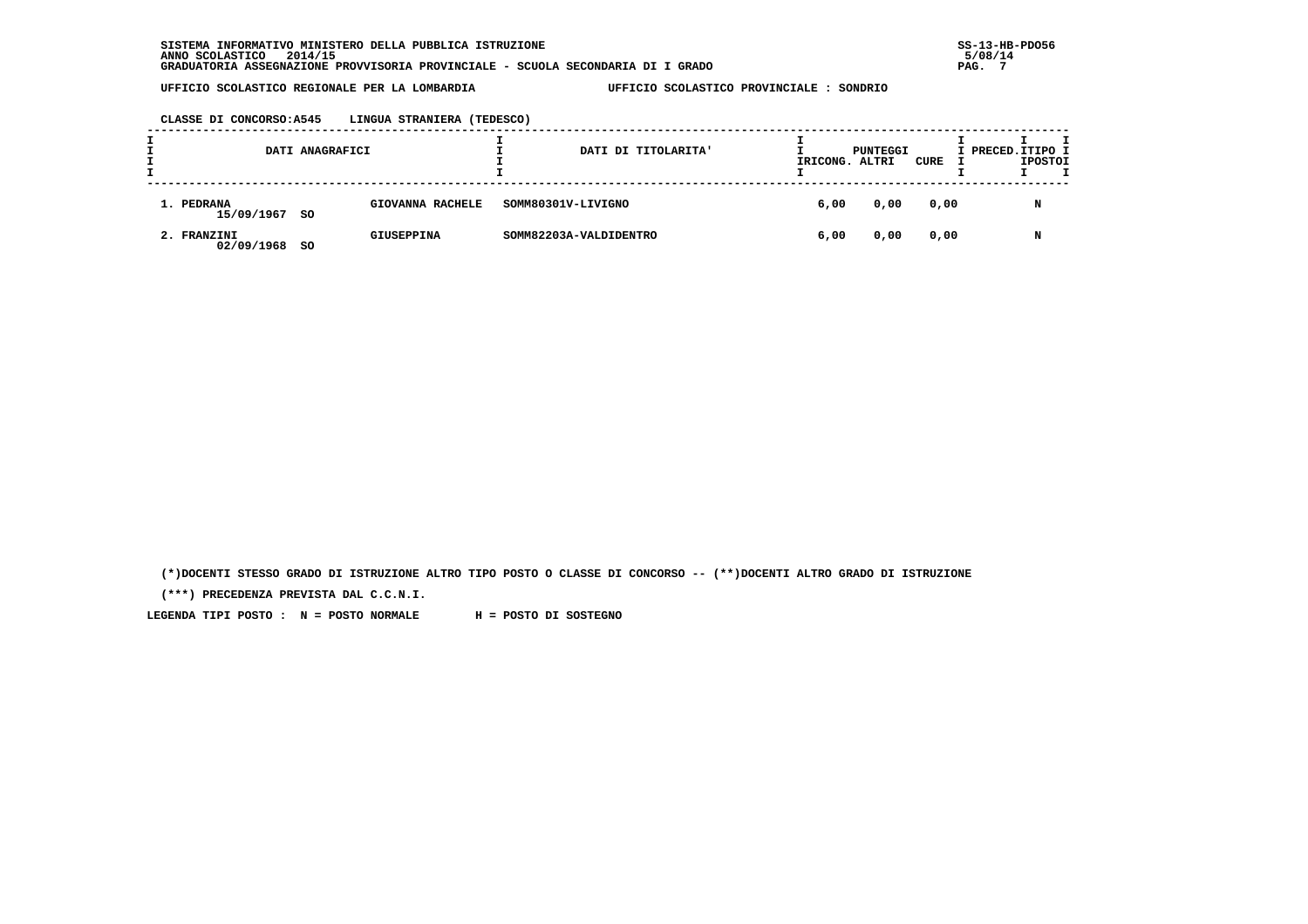| INFORMATIVO MINISTERO DELLA PUBBLICA ISTRUZIONE<br><b>SISTEMA</b>               | $SS-13-HE$ |
|---------------------------------------------------------------------------------|------------|
| 2014/15<br>ANNO SCOLASTICO                                                      | 5/08/14    |
| GRADUATORIA ASSEGNAZIONE PROVVISORIA PROVINCIALE - SCUOLA SECONDARIA DI I GRADO | PAG.       |

 **CLASSE DI CONCORSO:AJ77 PIANOFORTE**

|                          | DATI ANAGRAFICI            | DATI DI TITOLARITA'               | IRICONG. | PUNTEGGI<br>ALTRI | <b>CURE</b> | I PRECED.ITIPO I | <b>IPOSTOI</b> |  |
|--------------------------|----------------------------|-----------------------------------|----------|-------------------|-------------|------------------|----------------|--|
| 1. BERTINI<br>03/05/1962 | <b>MARINA</b><br><b>SO</b> | SOMM80601A-G.GARIBALDI- CHIAVENNA | 9,00     | 3,00              | 0,00        |                  |                |  |

 **(\*)DOCENTI STESSO GRADO DI ISTRUZIONE ALTRO TIPO POSTO O CLASSE DI CONCORSO -- (\*\*)DOCENTI ALTRO GRADO DI ISTRUZIONE**

 **(\*\*\*) PRECEDENZA PREVISTA DAL C.C.N.I.**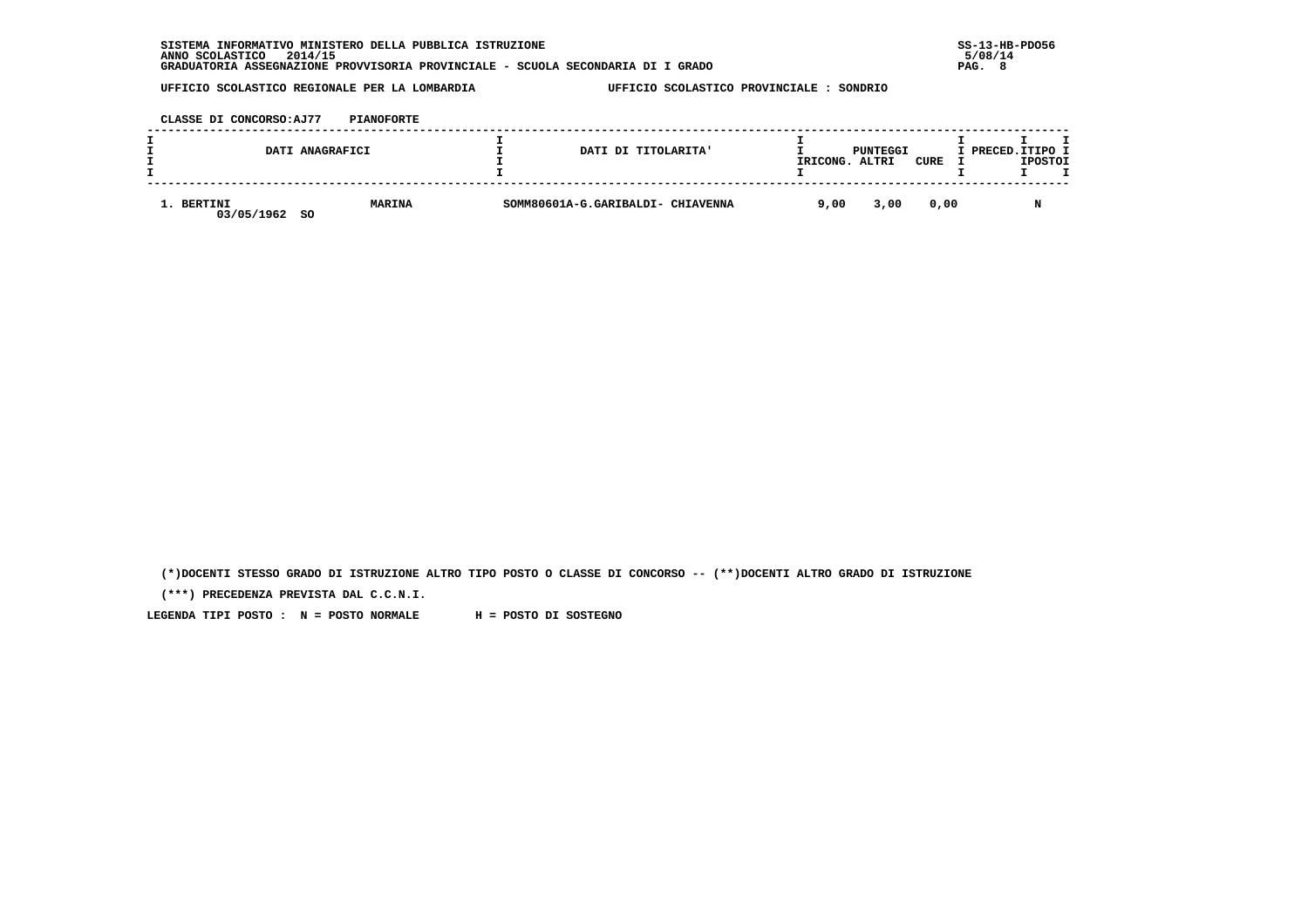**TIPO POSTO: SOSTEGNO PER MINORATI PSICOFISICI**

| ᅩ |                              | DATI ANAGRAFICI              | DATI DI TITOLARITA'                                                                 | IRICONG. | PUNTEGGI<br>ALTRI | <b>CURE</b> |       | I PRECED.ITIPO I<br><b>IPOSTOI</b> |  |
|---|------------------------------|------------------------------|-------------------------------------------------------------------------------------|----------|-------------------|-------------|-------|------------------------------------|--|
|   | 1. FIORELLI<br>28/03/1976 SO | <b>LORENZA</b>               | SOMM82001L-SCUOLA MEDIA TORELLI<br>(RICHIESTO)                                      | 14,00    | 8,00              | 0,00        | $***$ | H                                  |  |
|   | 2. FIORELLI<br>13/12/1978    | <b>EMANUELA</b><br>-SO       | SOMM81201N-TRAONA<br>(RICHIESTO)                                                    | 14,00    | 8,00              | 0,00        | ***   | н                                  |  |
|   | 3. ZUCCALLI<br>09/01/1971    | <b>FABIOLA</b><br>-SO        | SOMM82101C-F.SASSI - SONDRIO<br>(RICHIESTO)                                         | 12,00    | 6,00              | 0,00        |       | н                                  |  |
|   | 4. DOLCI<br>08/01/1975       | <b>ELEONORA</b><br><b>SO</b> | SOMM81901C-GIAN PIETRO LIGARI<br>SONDRIO<br>$\overline{\phantom{0}}$<br>(RICHIESTO) | 10,00    | 4,00              | 0,00        |       | н                                  |  |
|   | 5. TRAVAINI<br>25/02/1983    | <b>SILVIA</b><br>so          | SOMM81302E-DUBINO<br>(RICHIESTO)                                                    | 6,00     | 0,00              | 0,00        |       | н                                  |  |

 **(\*)DOCENTI STESSO GRADO DI ISTRUZIONE ALTRO TIPO POSTO O CLASSE DI CONCORSO -- (\*\*)DOCENTI ALTRO GRADO DI ISTRUZIONE**

 **(\*\*\*) PRECEDENZA PREVISTA DAL C.C.N.I.**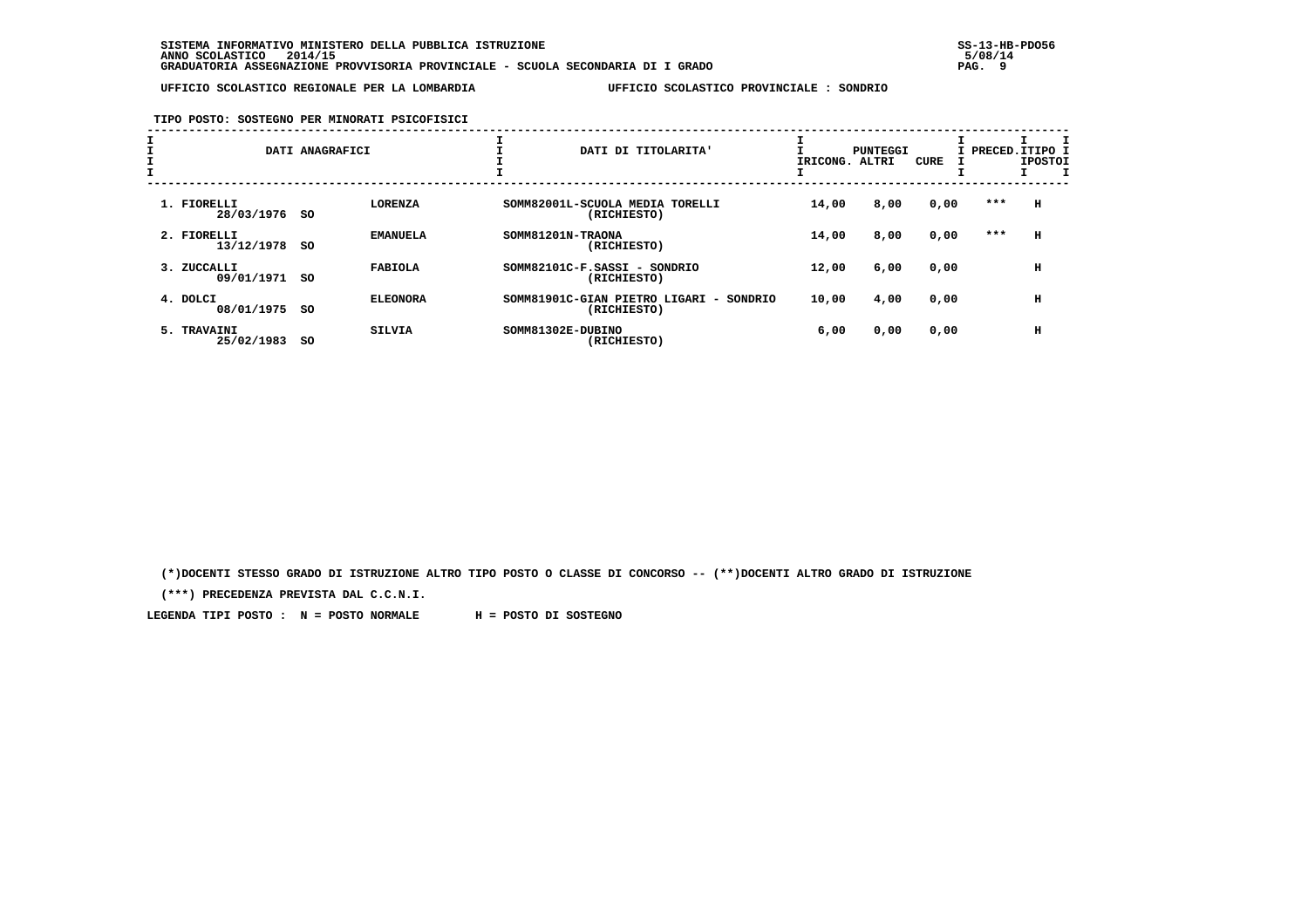**TIPO POSTO: SOSTEGNO PER MINORATI DELL 'UDITO**

| ᅩ |                              | DATI ANAGRAFICI              | DATI DI TITOLARITA'                                                                 | IRICONG. | PUNTEGGI<br>ALTRI | <b>CURE</b> |       | I PRECED.ITIPO I<br><b>IPOSTOI</b> |
|---|------------------------------|------------------------------|-------------------------------------------------------------------------------------|----------|-------------------|-------------|-------|------------------------------------|
|   | 1. FIORELLI<br>28/03/1976 SO | <b>LORENZA</b>               | SOMM82001L-SCUOLA MEDIA TORELLI<br>(RICHIESTO)                                      | 14,00    | 8,00              | 0,00        | $***$ | н                                  |
|   | 2. FIORELLI<br>13/12/1978    | <b>EMANUELA</b><br>-SO       | SOMM81201N-TRAONA<br>(RICHIESTO)                                                    | 14,00    | 8,00              | 0,00        | ***   | н                                  |
|   | 3. ZUCCALLI<br>09/01/1971    | <b>FABIOLA</b><br>-SO        | SOMM82101C-F.SASSI - SONDRIO<br>(RICHIESTO)                                         | 12,00    | 6,00              | 0,00        |       | н                                  |
|   | 4. DOLCI<br>08/01/1975       | <b>ELEONORA</b><br><b>SO</b> | SOMM81901C-GIAN PIETRO LIGARI<br>SONDRIO<br>$\overline{\phantom{0}}$<br>(RICHIESTO) | 10,00    | 4,00              | 0,00        |       | н                                  |
|   | 5. TRAVAINI<br>25/02/1983    | <b>SILVIA</b><br>so          | SOMM81302E-DUBINO<br>(RICHIESTO)                                                    | 6,00     | 0,00              | 0,00        |       | н                                  |

 **(\*)DOCENTI STESSO GRADO DI ISTRUZIONE ALTRO TIPO POSTO O CLASSE DI CONCORSO -- (\*\*)DOCENTI ALTRO GRADO DI ISTRUZIONE**

 **(\*\*\*) PRECEDENZA PREVISTA DAL C.C.N.I.**